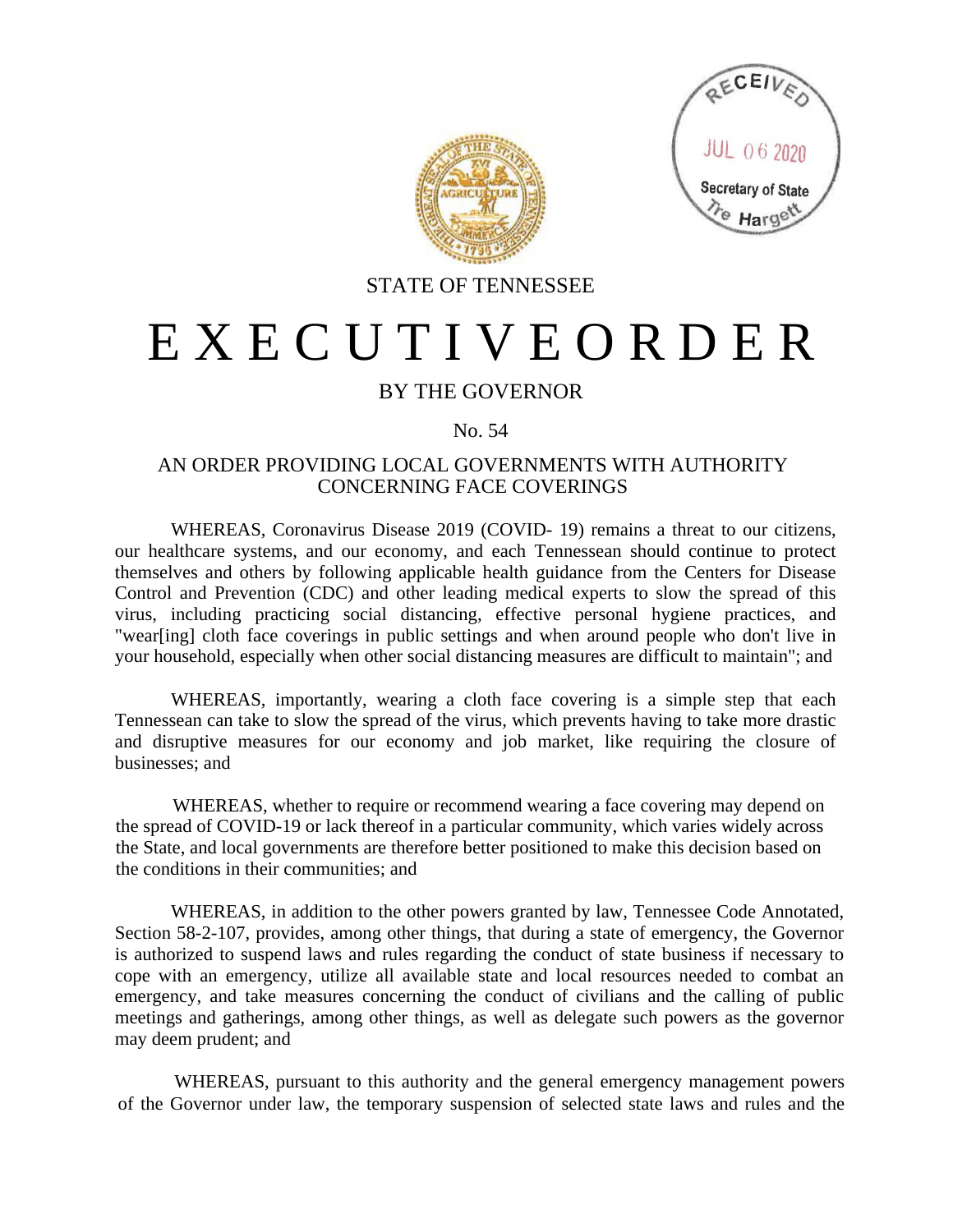other measures contained herein are necessary to facilitate the response to the ongoing effects of the emergency resulting from COVID-19.

NOW THEREFORE, I, Bill Lee, Governor of the State of Tennessee, by virtue of the power and authority vested in me by the Tennessee Constitution and other applicable law, do hereby declare a continuing state of emergency and major disaster in order to facilitate the response to COVID-19 and accordingly order the following:

- 1. Persons are urged to wear face coverings in public places. To reiterate Paragraph 5 of Executive Order No. 38 (as extended by Executive Order No. 50), in accordance with CDC guidance, persons, including employees or customers of businesses, are strongly urged to wear cloth face coverings or other similar coverings in public settings where being in close proximity to others is anticipated, and particularly where other social distancing measures are difficult to maintain at all times. Such cloth face coverings can be created from household items or made at home from common materials at low cost. Cloth face coverings should not be placed on young children under age 2, anyone who has trouble breathing, or anyone who is incapacitated or otherwise unable to remove the mask without assistance. Surgical masks and N-95 respirators should be reserved for health care workers and first responders.
- 2. Specific delegation of authority to issue orders concerning face coverings. Notwithstanding anything to the contrary in Paragraph 13.b. of Executive Order No. 38 (as extended by Executive Order No. 50, and as may be subsequently extended), county mayors in the 89 counties that do not have a locally run county health department shall have the authority to issue orders or measures requiring or recommending the wearing of face coverings within their jurisdictions, consistent with Paragraph 3 of this order.
- 3. Contents of local orders. Orders or measures issued by county mayors pursuant to this Order should be consistent with CDC guidance and may have such exemptions as deemed advisable, provided that, at a minimum, there shall be no requirement that a face covering be worn:

i. Within one's residence or automobile, unless transporting others for hire; ii. By

a child twelve (12) years of age or younger;

- iii. By someone who has trouble breathing due to an underlying health condition or another bona fide medical or health-related reason for not wearing a face covering;
- iv. By someone who is incapacitated or otherwise unable to remove the cloth face covering without assistance;

While eating or drinking: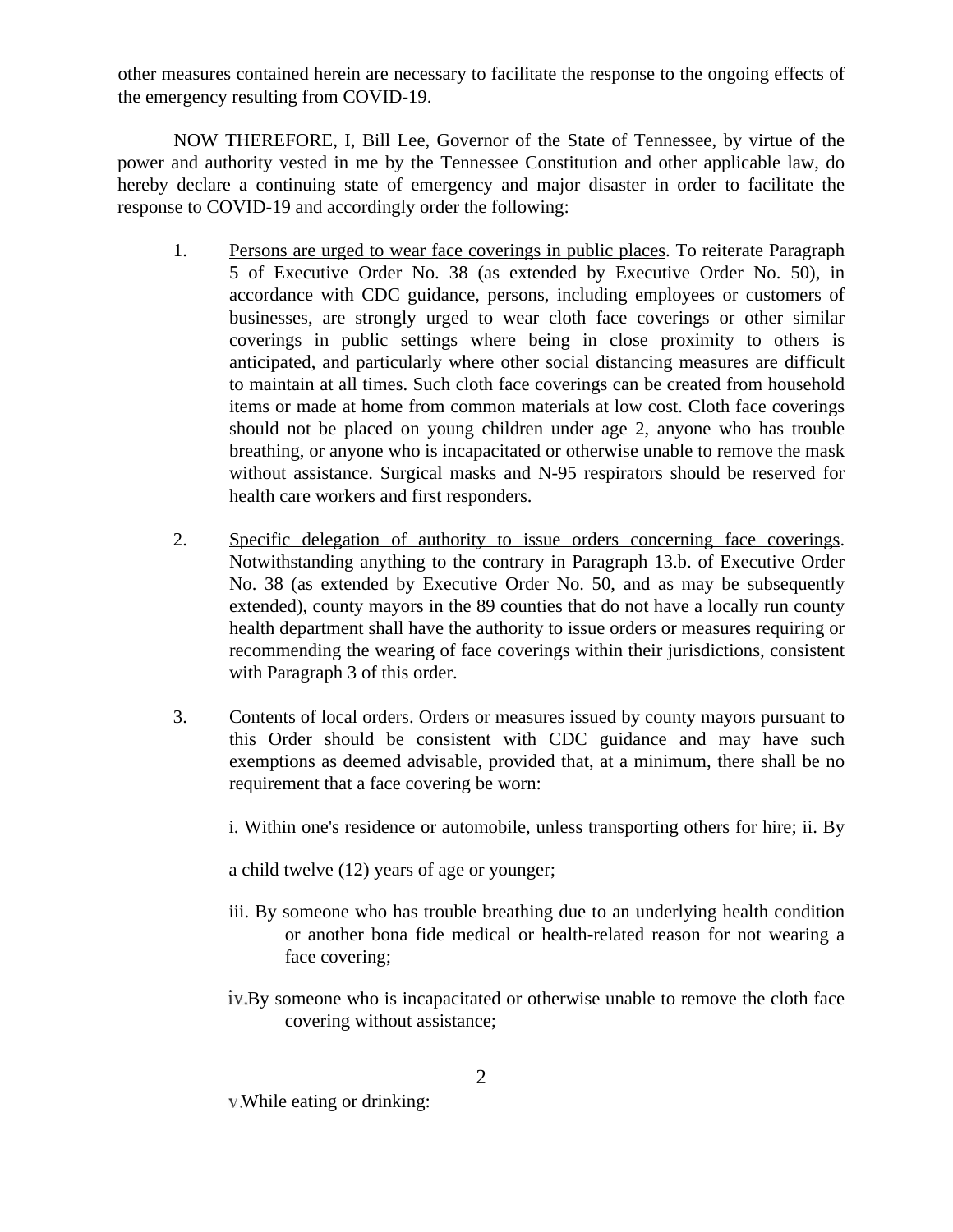- VI. While outdoors, unless the person cannot substantially maintain appropriate social distancing from others outside of the person's household;
- vil. While working under conditions where appropriate social distancing from others outside of the person's household is substantially maintained;
- viii. In situations in which wearing a face covering poses a safety or security risk;
- ix. While in a house of worship unless required by that house of worship, but wearing a face covering in such locations is strongly encouraged; or
- x. While in a voting site for the purpose of voting or administering an election, but wearing a face covering in such locations is strongly encouraged.
- 4. Suspension of laws that would limit application of this Order. Any law, order, rule, or regulation that would otherwise limit the enforceability of this Order is hereby suspended, pursuant to Tennessee Code Annotated, Section 58-2-107.
- 5. Nothing preempts or supersedes any authority of bodies in six counties with a locally run county health department. Nothing herein or in Paragraphs 5 or 13 of Executive Order No. 38 (as extended by Executive Order No. 50, and as may be subsequently extended) preempts or supersedes any existing authority, as provided by executive order, statute, charter, or otherwise, of a locally run county health department, board of health, official, or local legislative body, located in a county with a locally run county health department, to issue or enact orders, ordinances, rules, or law regarding face coverings to mitigate the spread of COVID-19. Executive Order No. 38 (as extended by Executive Order No. 50, and as may be subsequently extended) is hereby amended to the extent necessary to effectuate this Paragraph 5, which amendment shall survive expiration or termination of this Order.
- 6. Eflèct of Order, A local order promulgated under the authority delegated by this Order constitutes an order, rule, or regulation promulgated pursuant to Tennessee Code Annotated, Title 58, Chapter 2, Part l, for purposes of Tennessee Code Annotated, Section 58-2-120.
- 7. Severability. If any provision of this Order or its application to any person or circumstance is held invalid, the invalidity does not affect other provisions or applications of this Order which can be given effect without the invalid provision or application, and to that end the provisions of this Order are declared to be severable.